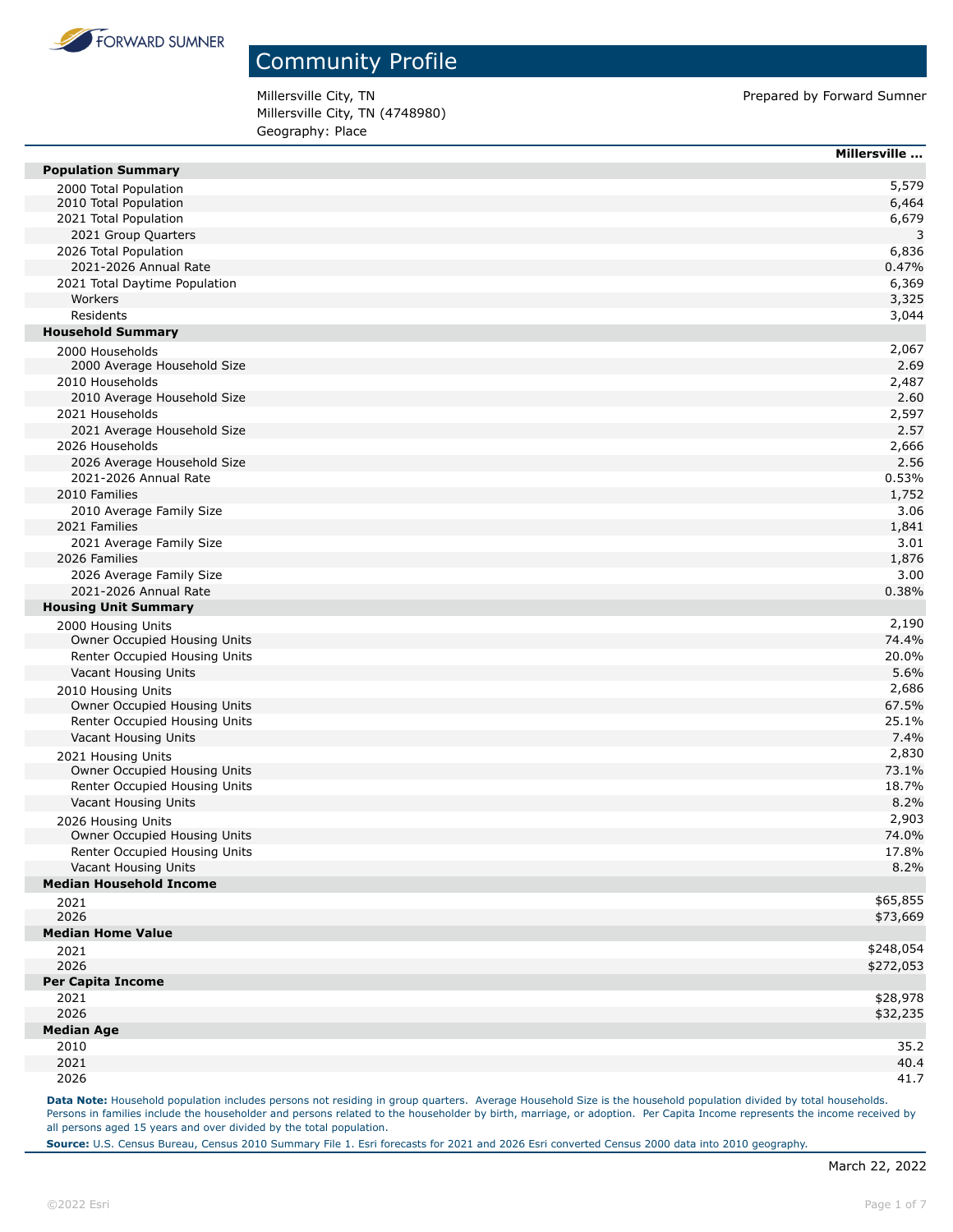

Millersville City, TN **Prepared by Forward Sumner** Millersville City, TN (4748980) Geography: Place

|                                            | Millersville |
|--------------------------------------------|--------------|
| 2021 Households by Income                  |              |
| Household Income Base                      | 2,598        |
| $<$ \$15,000                               | 4.5%         |
| \$15,000 - \$24,999                        | 4.8%         |
| \$25,000 - \$34,999                        | 9.5%         |
| \$35,000 - \$49,999                        | 15.2%        |
| \$50,000 - \$74,999                        | 22.2%        |
| \$75,000 - \$99,999                        | 20.1%        |
| \$100,000 - \$149,999                      | 18.1%        |
| \$150,000 - \$199,999                      | 4.3%         |
| $$200,000+$                                | 1.4%         |
| Average Household Income                   | \$74,801     |
| 2026 Households by Income                  |              |
| Household Income Base                      | 2,667        |
| $<$ \$15,000                               | 3.7%         |
| \$15,000 - \$24,999                        | 3.9%         |
| \$25,000 - \$34,999                        | 7.9%         |
| \$35,000 - \$49,999                        | 13.3%        |
| \$50,000 - \$74,999                        | 21.9%        |
| \$75,000 - \$99,999                        | 21.4%        |
| $$100,000 - $149,999$                      | 20.8%        |
| \$150,000 - \$199,999                      | 5.4%         |
| \$200,000+                                 | 1.6%         |
| Average Household Income                   | \$82,980     |
| 2021 Owner Occupied Housing Units by Value |              |
| Total                                      | 2,072        |
| $<$ \$50,000                               | 5.6%         |
| \$50,000 - \$99,999                        | 2.0%         |
| $$100,000 - $149,999$                      | 9.8%         |
| \$150,000 - \$199,999                      | 13.6%        |
| \$200,000 - \$249,999                      | 19.8%        |
| \$250,000 - \$299,999                      | 20.8%        |
| \$300,000 - \$399,999                      | 17.2%        |
| \$400,000 - \$499,999                      | 6.2%         |
| \$500,000 - \$749,999                      | 2.0%         |
| \$750,000 - \$999,999                      | 0.0%         |
| \$1,000,000 - \$1,499,999                  | 2.7%         |
| $$1,500,000 - $1,999,999$                  | 0.0%         |
| $$2,000,000 +$                             | 0.3%         |
| Average Home Value                         | \$282,662    |
| 2026 Owner Occupied Housing Units by Value |              |
| Total                                      | 2,147        |
| $<$ \$50,000                               | 3.0%         |
| \$50,000 - \$99,999                        | 1.0%         |
| \$100,000 - \$149,999                      | 5.9%         |
| \$150,000 - \$199,999                      | 10.5%        |
| \$200,000 - \$249,999                      | 19.2%        |
| \$250,000 - \$299,999                      | 23.7%        |
| \$300,000 - \$399,999                      | 22.2%        |
| \$400,000 - \$499,999                      | 8.0%         |
| \$500,000 - \$749,999                      | 2.6%         |
| \$750,000 - \$999,999                      | 0.0%         |
| $$1,000,000 - $1,499,999$                  | 3.6%         |
| \$1,500,000 - \$1,999,999                  | 0.0%         |
| $$2,000,000 +$                             | 0.4%         |
| Average Home Value                         | \$318,968    |

Data Note: Income represents the preceding year, expressed in current dollars. Household income includes wage and salary earnings, interest dividends, net rents, pensions, SSI and welfare payments, child support, and alimony.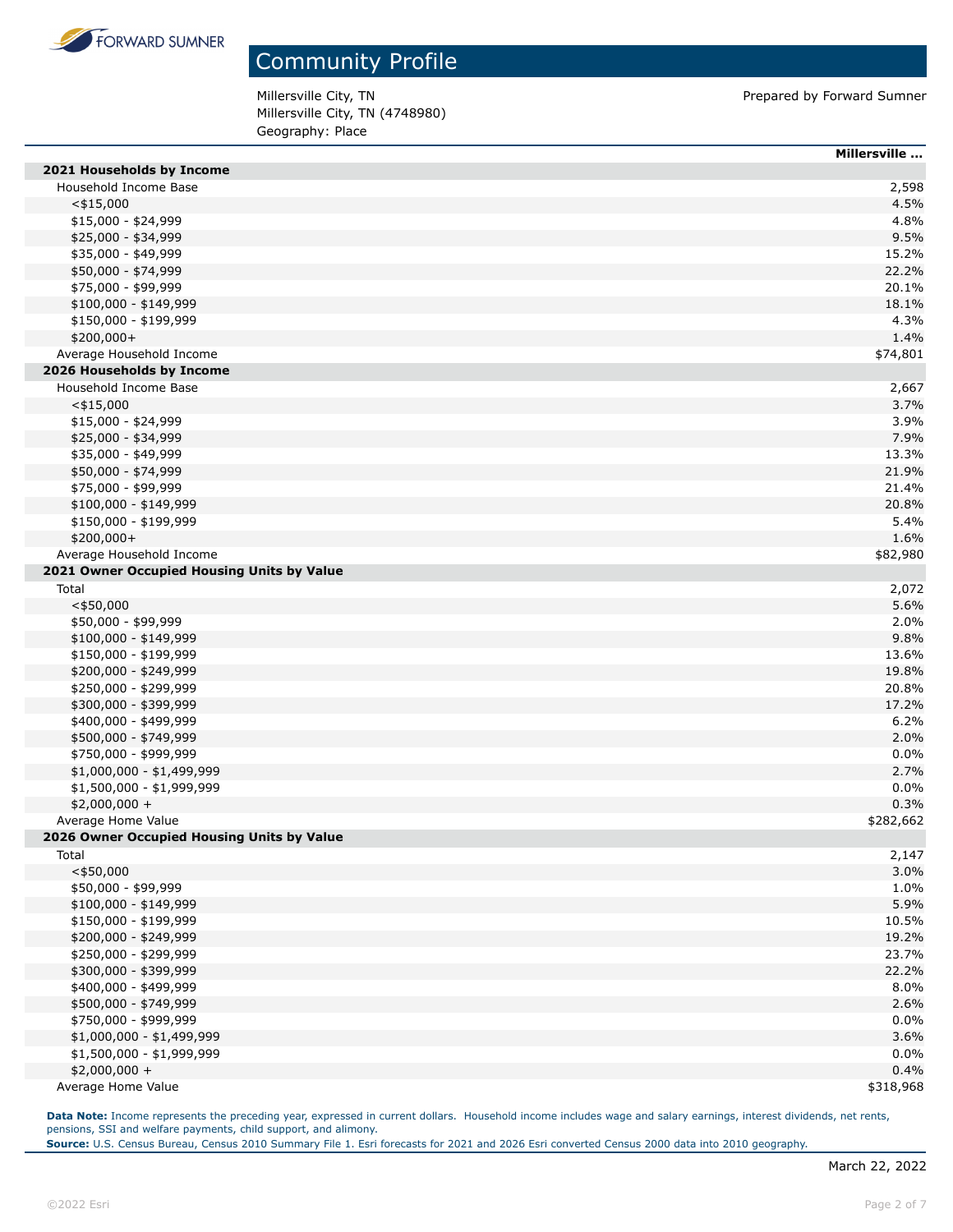

Millersville City, TN **Prepared by Forward Sumner** Millersville City, TN (4748980) Geography: Place

|                        | Millersville |
|------------------------|--------------|
| 2010 Population by Age |              |
| Total                  | 6,464        |
| $0 - 4$                | 7.5%         |
| $5 - 9$                | 7.0%         |
| $10 - 14$              | 7.2%         |
| $15 - 24$              | 12.1%        |
| $25 - 34$              | 15.9%        |
| $35 - 44$              | 15.1%        |
| $45 - 54$              | 15.2%        |
| $55 - 64$              | 11.7%        |
| $65 - 74$              | 5.4%         |
| 75 - 84                | 2.2%         |
| $85 +$                 | 0.7%         |
| $18 +$                 | 74.1%        |
| 2021 Population by Age |              |
| Total                  | 6,676        |
| $0 - 4$                | 5.6%         |
| $5 - 9$                | 6.2%         |
| $10 - 14$              | 6.7%         |
| $15 - 24$              | 10.9%        |
| $25 - 34$              | 12.6%        |
| $35 - 44$              | 14.7%        |
| $45 - 54$              | 13.4%        |
| $55 - 64$              | 14.2%        |
| $65 - 74$              | 10.5%        |
| 75 - 84                | 4.2%         |
| $85 +$                 | 1.0%         |
| $18 +$                 | 77.9%        |
| 2026 Population by Age |              |
| Total                  | 6,836        |
| $0 - 4$                | 5.5%         |
| $5 - 9$                | 6.0%         |
| $10 - 14$              | 6.5%         |
| $15 - 24$              | 10.6%        |
| $25 - 34$              | 12.0%        |
| $35 - 44$              | 14.2%        |
| $45 - 54$              | 13.6%        |
| $55 - 64$              | 12.9%        |
| $65 - 74$              | 11.7%        |
| 75 - 84                | 5.7%         |
| $85 +$                 | 1.2%         |
| $18 +$                 | 78.3%        |
| 2010 Population by Sex |              |
| Males                  | 3,228        |
| Females                | 3,236        |
| 2021 Population by Sex |              |
| Males                  | 3,308        |
| Females                | 3,368        |
| 2026 Population by Sex |              |
| Males                  | 3,377        |
| Females                | 3,459        |
|                        |              |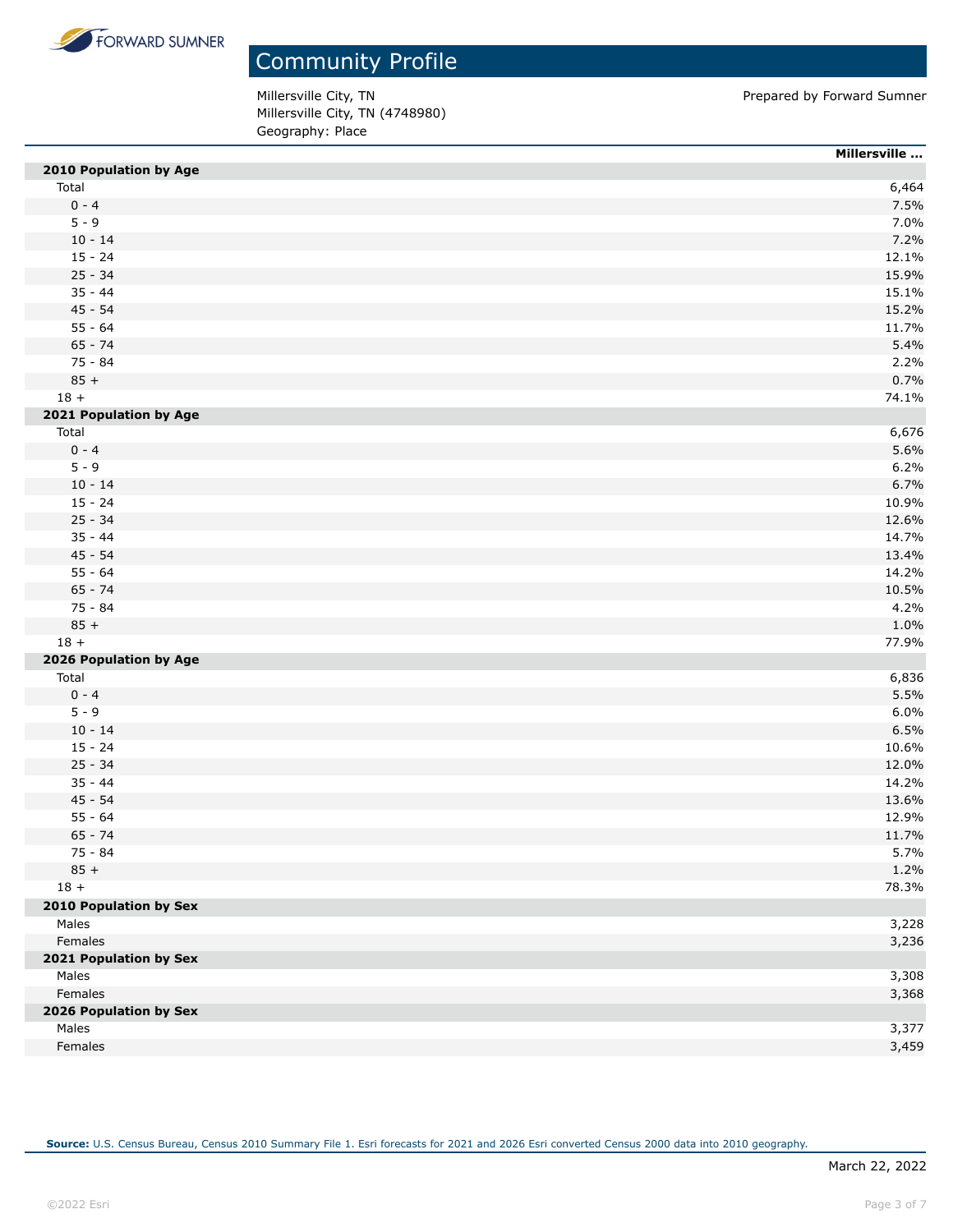

Millersville City, TN **Prepared by Forward Sumner** Millersville City, TN (4748980) Geography: Place

|                                                    | Millersville |
|----------------------------------------------------|--------------|
| 2010 Population by Race/Ethnicity                  |              |
| Total                                              | 6,464        |
| White Alone                                        | 90.7%        |
| <b>Black Alone</b>                                 | 4.2%         |
| American Indian Alone                              | 0.3%         |
| Asian Alone                                        | 0.8%         |
| Pacific Islander Alone                             | 0.1%         |
| Some Other Race Alone                              | 1.9%         |
| Two or More Races                                  | 2.0%         |
| Hispanic Origin                                    | 5.0%         |
| Diversity Index                                    | 25.4         |
| 2021 Population by Race/Ethnicity                  |              |
| Total                                              | 6,679        |
| White Alone                                        | 86.7%        |
| <b>Black Alone</b>                                 | 6.3%         |
| American Indian Alone                              | 0.4%         |
| Asian Alone                                        | 1.6%         |
| Pacific Islander Alone                             | 0.1%         |
| Some Other Race Alone                              | 2.5%         |
| Two or More Races                                  | 2.5%         |
| Hispanic Origin                                    | 6.2%         |
| Diversity Index                                    | 33.3         |
| 2026 Population by Race/Ethnicity                  |              |
| Total                                              | 6,835        |
| White Alone                                        | 85.0%        |
| <b>Black Alone</b>                                 | 7.1%         |
| American Indian Alone                              | 0.4%         |
| Asian Alone                                        | 1.9%         |
| Pacific Islander Alone                             | 0.1%         |
| Some Other Race Alone                              | 2.7%         |
| Two or More Races                                  | 2.8%         |
|                                                    | 7.1%         |
| Hispanic Origin                                    |              |
| Diversity Index                                    | 36.9         |
| 2010 Population by Relationship and Household Type |              |
| Total                                              | 6,464        |
| In Households                                      | 100.0%       |
| In Family Households                               | 85.4%        |
| Householder                                        | 27.1%        |
| Spouse                                             | 20.5%        |
| Child                                              | 31.6%        |
| Other relative                                     | 3.7%         |
| Nonrelative                                        | 2.5%         |
| In Nonfamily Households                            | 14.6%        |
| In Group Quarters                                  | 0.0%         |
| Institutionalized Population                       | 0.0%         |
| Noninstitutionalized Population                    | 0.0%         |

Data Note: Persons of Hispanic Origin may be of any race. The Diversity Index measures the probability that two people from the same area will be from different race/ ethnic groups. **Source:** U.S. Census Bureau, Census 2010 Summary File 1. Esri forecasts for 2021 and 2026 Esri converted Census 2000 data into 2010 geography.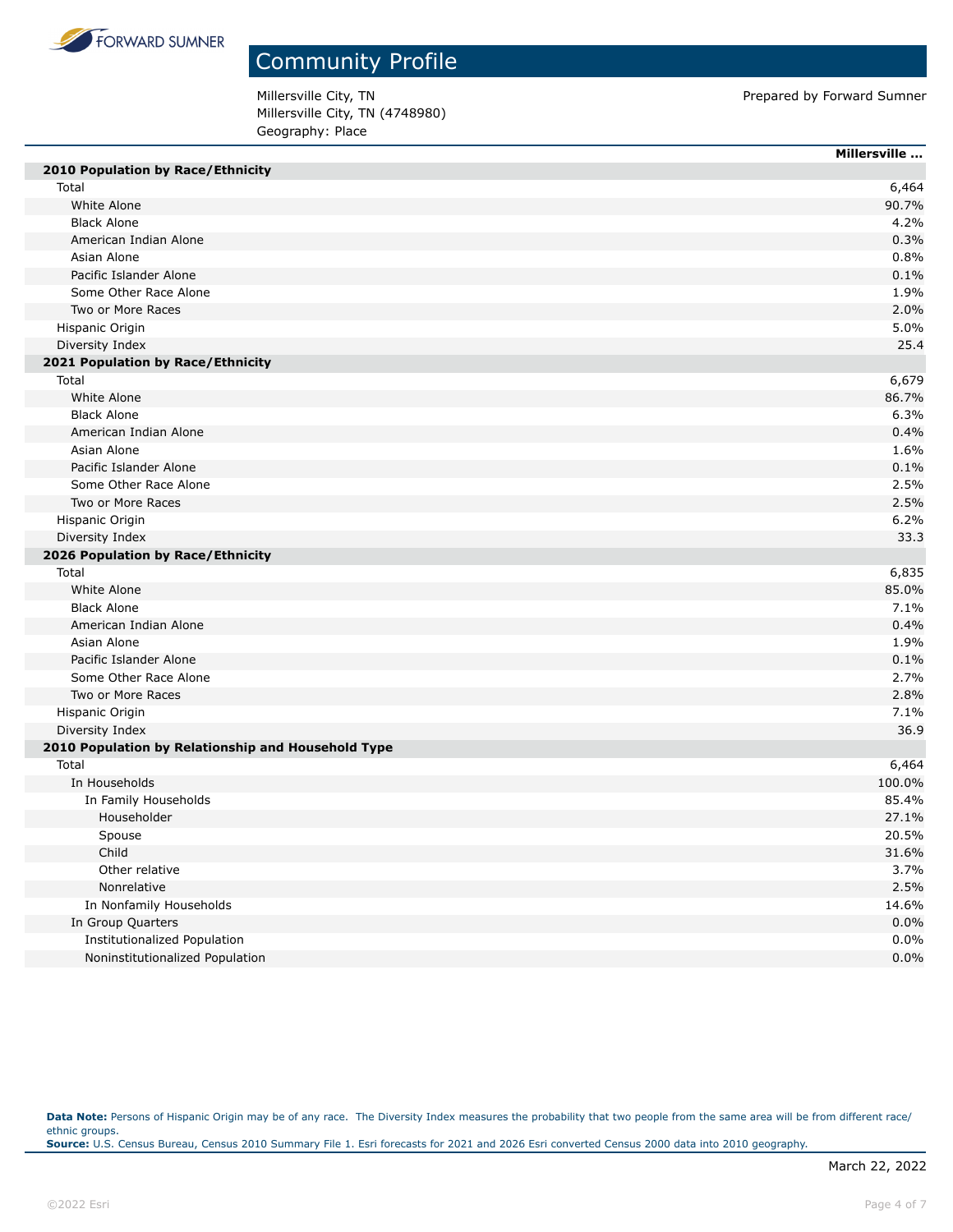

Millersville City, TN **Prepared by Forward Sumner** Millersville City, TN (4748980) Geography: Place

|                                               | Millersville |
|-----------------------------------------------|--------------|
| 2021 Population 25+ by Educational Attainment |              |
| Total                                         | 4,710        |
| Less than 9th Grade                           | 4.7%         |
| 9th - 12th Grade, No Diploma                  | 8.5%         |
| High School Graduate                          | 21.8%        |
| <b>GED/Alternative Credential</b>             | 5.8%         |
| Some College, No Degree                       | 27.7%        |
| Associate Degree                              | 9.0%         |
| Bachelor's Degree                             | 15.2%        |
| Graduate/Professional Degree                  | 7.4%         |
| 2021 Population 15+ by Marital Status         |              |
| Total                                         | 5,441        |
| Never Married                                 | 26.4%        |
| Married                                       | 53.9%        |
| Widowed                                       | 5.3%         |
| Divorced                                      | 14.3%        |
| 2021 Civilian Population 16+ in Labor Force   |              |
| Civilian Population 16+                       | 3,810        |
| Population 16+ Employed                       | 96.0%        |
| Population 16+ Unemployment rate              | 4.0%         |
| Population 16-24 Employed                     | 13.0%        |
| Population 16-24 Unemployment rate            | 0.6%         |
| Population 25-54 Employed                     | 64.4%        |
| Population 25-54 Unemployment rate            | 4.1%         |
| Population 55-64 Employed                     | 16.7%        |
| Population 55-64 Unemployment rate            | 6.2%         |
| Population 65+ Employed                       | 6.0%         |
| Population 65+ Unemployment rate              | 4.3%         |
| 2021 Employed Population 16+ by Industry      |              |
| Total                                         | 3,657        |
| Agriculture/Mining                            | 0.7%         |
| Construction                                  | 6.4%         |
| Manufacturing                                 | 12.2%        |
| Wholesale Trade                               | 2.7%         |
| Retail Trade                                  | 9.4%         |
| Transportation/Utilities                      | 6.1%         |
| Information                                   | 2.3%         |
| Finance/Insurance/Real Estate                 | 6.8%         |
| <b>Services</b>                               | 47.6%        |
| <b>Public Administration</b>                  | 6.0%         |
| 2021 Employed Population 16+ by Occupation    |              |
| Total                                         | 3,658        |
| <b>White Collar</b>                           | 58.1%        |
| Management/Business/Financial                 | 16.3%        |
| Professional                                  | 21.4%        |
| Sales                                         | 8.2%         |
| Administrative Support                        | 12.3%        |
| Services                                      | 19.4%        |
| <b>Blue Collar</b>                            | 22.4%        |
| Farming/Forestry/Fishing                      | 0.4%         |
| Construction/Extraction                       | 4.3%         |
| Installation/Maintenance/Repair               | 4.0%         |
| Production                                    | 6.2%         |
| Transportation/Material Moving                | 7.6%         |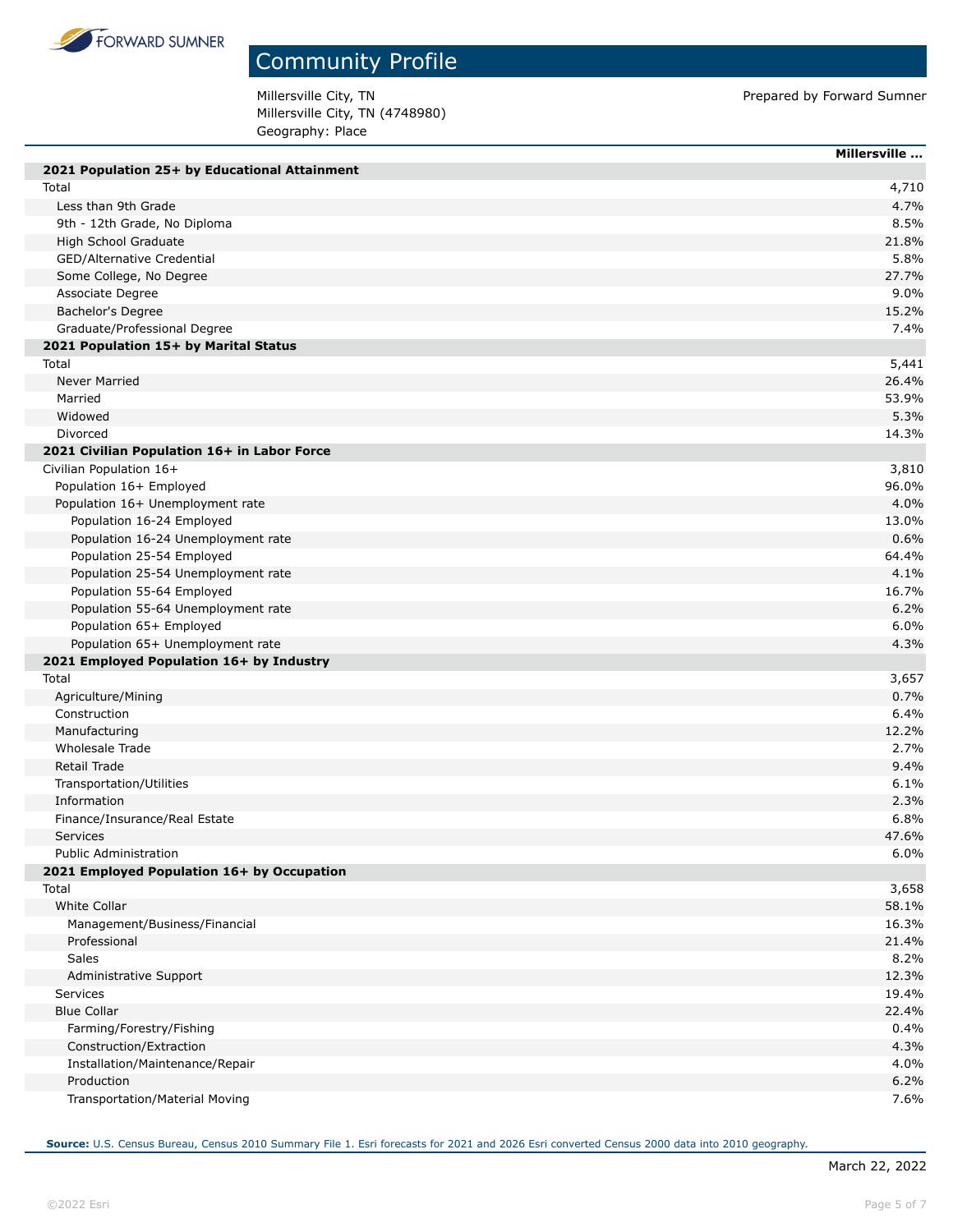

Millersville City, TN **Prepared by Forward Sumner** Millersville City, TN (4748980) Geography: Place

|                                               | Millersville |
|-----------------------------------------------|--------------|
| 2010 Households by Type                       |              |
| Total                                         | 2,487        |
| Households with 1 Person                      | 23.1%        |
| Households with 2+ People                     | 76.9%        |
| Family Households                             | 70.4%        |
| Husband-wife Families                         | 53.3%        |
| With Related Children                         | 25.5%        |
| Other Family (No Spouse Present)              | 17.2%        |
| Other Family with Male Householder            | 5.1%         |
| With Related Children                         | 3.3%         |
| Other Family with Female Householder          | 12.0%        |
| With Related Children                         | 8.2%         |
| Nonfamily Households                          | 6.4%         |
| All Households with Children                  | 37.6%        |
|                                               |              |
| Multigenerational Households                  | 4.6%         |
| Unmarried Partner Households                  | 6.3%         |
| Male-female                                   | 5.8%         |
| Same-sex                                      | 0.5%         |
| 2010 Households by Size                       |              |
| Total                                         | 2,487        |
| 1 Person Household                            | 23.1%        |
| 2 Person Household                            | 33.3%        |
| 3 Person Household                            | 18.7%        |
| 4 Person Household                            | 14.8%        |
| 5 Person Household                            | 7.0%         |
| 6 Person Household                            | 2.1%         |
| 7 + Person Household                          | 1.0%         |
| 2010 Households by Tenure and Mortgage Status |              |
| Total                                         | 2,487        |
| Owner Occupied                                | 72.9%        |
| Owned with a Mortgage/Loan                    | 55.0%        |
| Owned Free and Clear                          | 17.9%        |
| Renter Occupied                               | 27.1%        |
| 2021 Affordability, Mortgage and Wealth       |              |
| Housing Affordability Index                   | 167          |
| Percent of Income for Mortgage                | 15.8%        |
| Wealth Index                                  | 63           |
| 2010 Housing Units By Urban/ Rural Status     |              |
| <b>Total Housing Units</b>                    | 2,686        |
| Housing Units Inside Urbanized Area           | 77.3%        |
| Housing Units Inside Urbanized Cluster        | 0.0%         |
| Rural Housing Units                           | 22.7%        |
| 2010 Population By Urban/ Rural Status        |              |
| <b>Total Population</b>                       | 6,464        |
| Population Inside Urbanized Area              | 77.7%        |
| Population Inside Urbanized Cluster           | 0.0%         |
| Rural Population                              | 22.3%        |
|                                               |              |

Data Note: Households with children include any households with people under age 18, related or not. Multigenerational households are families with 3 or more parentchild relationships. Unmarried partner households are usually classified as nonfamily households unless there is another member of the household related to the householder. Multigenerational and unmarried partner households are reported only to the tract level. Esri estimated block group data, which is used to estimate polygons or non-standard geography.